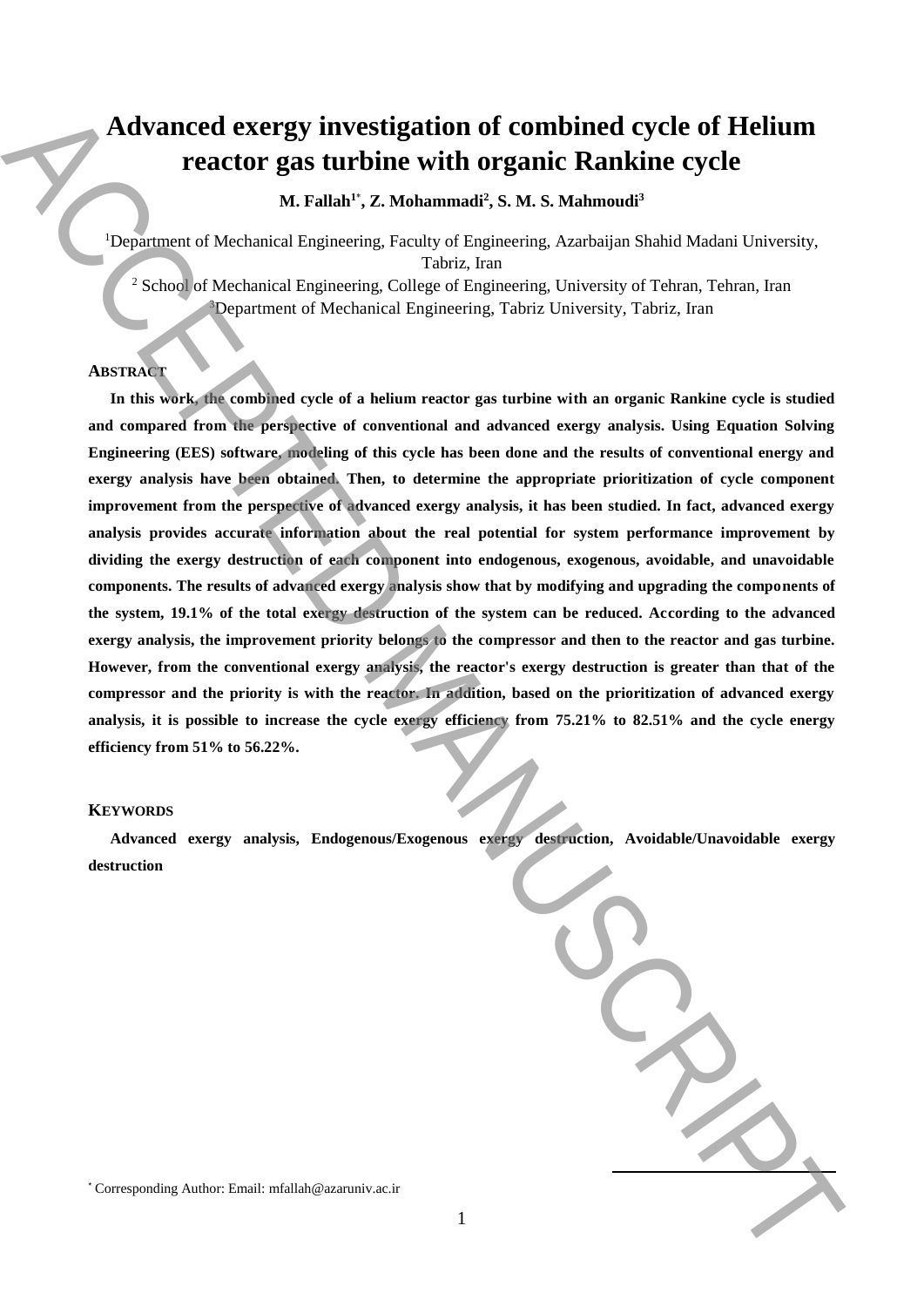## **1. Introduction**

Achieving energy has been one of the most significant challenges for human societies from the past to the present. The advanced exergy analysis method is one of the methods that reduce exergy destruction and consequently increases the system efficiency by identifying the leading causes of inefficiency in the system components. This method was first proposed by Tsatsaronis [1].

In recent years, many researchers have studied thermodynamic systems from advanced exergy analysis. For instance, Fallah et al. [2-3] carried out an advanced exergy analysis on the SCO2/ORC system [2], and SCO2 cycle [3]. Mohammadi et al. [4,5] performed an advanced exergy study on the supercritical carbon dioxide recompression cycle [4] and a combined cooling and power system with low-temperature geothermal heat [5].

Zare et al. [6] proposed an exergoeconomic study of the system in which The waste heat from the Gas Turbine-Modular Helium Reactor (GT-MHR) is recovered by an ammonia-water power/cooling cogeneration system. They [7] also performed a comparative thermodynamic analysis and optimization for waste heat recovery from the Gas Turbine-Modular Helium Reactor (GT-MHR) employing the ORC and Kalina cycle.

To our knowledge, the gas turbine-modular helium reactor (GT-MHR) combined with ORC has not been evaluated using advanced exergy analysis, and the findings compared to conventional exergy analysis. As a result, the role of each component in terms of exergy destruction, as well as the impact of component interactions on one another, has yet to be defined for this system. The current study fills in the gaps in knowledge by revealing the true sources of irreversibilities as well as the actual possibility of modifying the cycle. **1.** Interesting that the new of the pair is easy to the state of the condenser of the condenser of the condense of the condense of the condense of the condense of the condense of the condense of the condense of the conde

#### **2. Methodology**

The mass, energy, and exergy balances, which are shown below, are used to evaluate the system components as control volumes:

$$
\sum m_i = \sum m_e \tag{1}
$$

$$
Q + \sum m_i h_i = \sum m_e h_e + W \tag{2}
$$

$$
E_{Q} + \sum m_{i} e_{i} = \sum m_{e} e_{e} + W + E_{D}
$$
 (3)

The first and second law efficiencies are calculated as bellow for this system:

$$
\eta_{\scriptscriptstyle th} = \frac{W_{\scriptscriptstyle net}}{Q_{\scriptscriptstyle R}}\tag{4}
$$

$$
\eta_{ex} = \frac{W_{net}}{\dot{E}_{QR}}
$$
\n(5)

Endogenous/exogenous and avoidable/unavoidable portions of the exergy destruction in the kth component can be separated:

$$
E_{D,k} = E_{D,k} + E_{D,k}
$$
 (6)

$$
E_{D,k} = E_{D,k} + E_{D,k}
$$
 (7)

The rates of endogenous and exogenous exergy degradation can also be divided into two categories: avoidable and unavoidable. Similarly, the rates of exergy destruction that are unavoidable and avoidable can be separated into endogenous and exogenous parts:

$$
E_{D,k} = E_{D,k}^{EX,AV} + E_{D,k}
$$
 (8)

$$
E_{D,k}^{UN} = E_{D,k}^{EX,UN} + E_{D,k}^{EN,UN}
$$
\n(9)

$$
E_{D,k} = E_{D,k} + E_{D,k}
$$
 (10)

$$
E X = E X, A V = E X, UN
$$
  
\n
$$
E_{D,k} = E_{D,k} + E_{D,k}
$$
\n(11)

#### **3. Results and discussion**

In the present work, first, the analysis of energy and exergy of the desired cycle is performed. The results show that the total output power and efficiency of the first and second laws in real conditions are equal to 307.02 MW, 51%, and 75.21%, respectively. Also, the effect of superheating the output fluid of HRSG on the energy and exergy efficiencies is also shown in Figure 2. This diagram shows that by superheating the output fluid from HRSG, energy efficiency and exergy decrease from 51.17 to 50.55% and 75.21 to 74.3%, respectively.

Furthermore, the conventional exergy analysis results indicate that the first priority of improving belongs to the reactor, the compressor, the recuperator, the evaporator, the pre-cooler, the gas turbine, the condenser, the Rankin turbine, and the pump.

The effect of different components of the cycle on each other is determined using advanced exergy analysis, which divides exergy destruction into endogenous/exogenous and avoidable/unavoidable parts. Against of improvement priority determined by the conventional exergy analysis, the advanced exergy investigation suggests another priority such as: the compressor, the reactor, the gas turbine, the recuperator, the evaporator, the Rankin turbine, the pre-cooler and